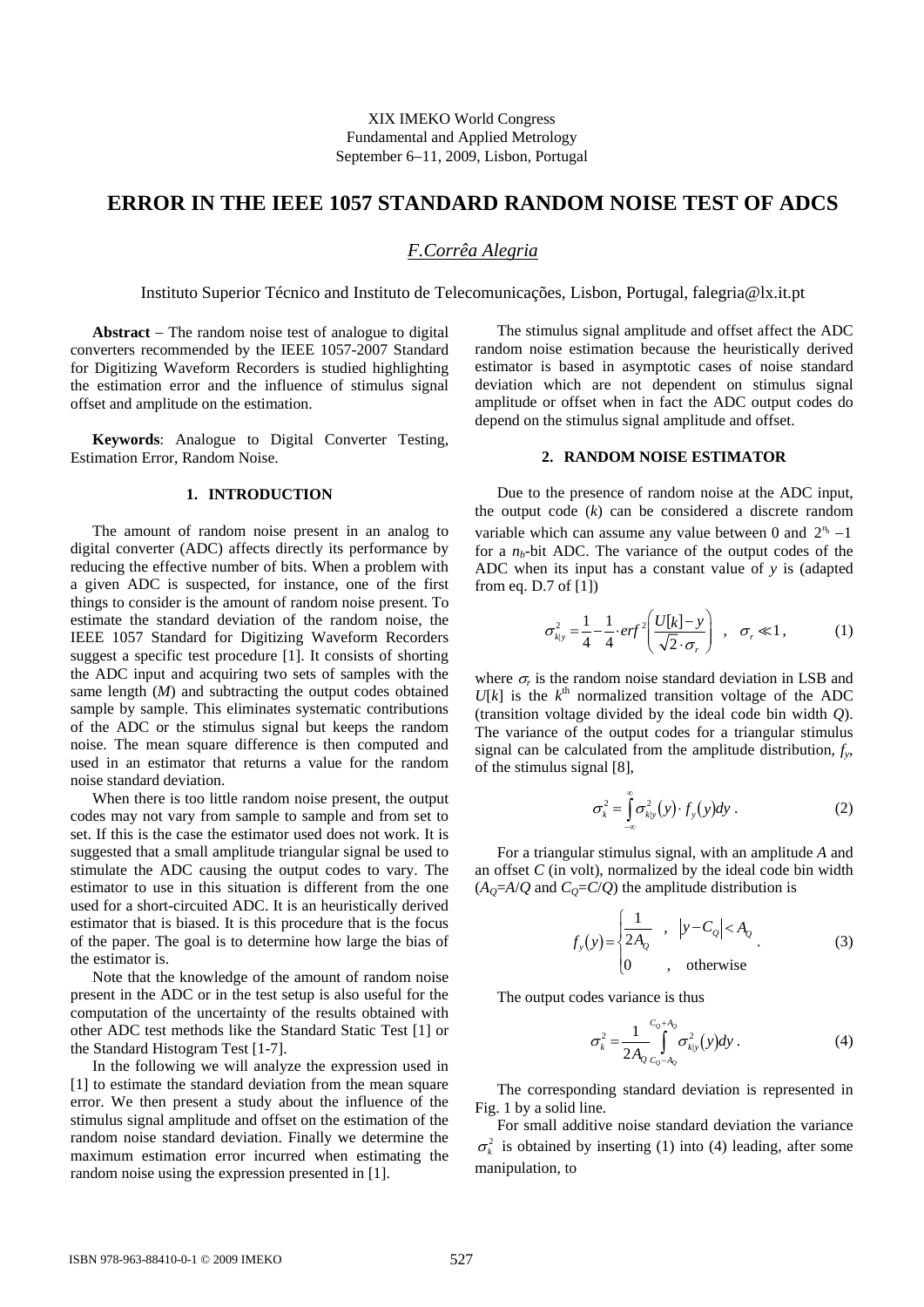$$
\sigma_k^2 = \frac{\sqrt{2} \cdot \sigma_r^{\ \ c_0 + A_0}}{8A_0^{\ \ c_0 - A_0}} 1 - erf^2(x) dx \quad , \quad \sigma_r \ll 1 \,. \tag{5}
$$

σ*k* (LSB)



Fig. 1. Representation of the code standard deviation as a function of the additive noise standard deviation (solid line) for a triangular stimulus signal with amplitude *Q*/2. The dashed and the dot-dashed lines represent the approximation for small and large additive noise standard deviation given by (6) and (7) respectively. The circles represent the uncertainty of the codes standard

deviation obtained experimentally.

In order to understand the dependence of  $\sigma_k$  on the noise standard deviation the asymptotic cases of small and large noise standard deviation are going to be considered. To compute the value of this integral when the noise standard deviation goes to 0 the stimulus signal amplitude can be considered infinite, leading to

$$
\sigma_k^2\Big|_{\sigma_r \to 0} = \frac{1}{\sqrt{\pi}} \sigma_r \,. \tag{6}
$$

This approximation is represented in Fig. 1 by the dash-dotted line. It can be seen that in fact it approximates the solid line for small values of σ*r*.

In the case of a noise standard deviation much higher than the ideal code bin width  $(\sigma_r \to \infty)$  the codes standard deviation approximates the noise standard deviation:

$$
\sigma_k\big|_{\sigma_r \to \infty} = \sigma_r \tag{7}
$$

This situation is represented by the dotted line in Fig. 1.

#### **3. EXPERIMENTAL VALIDATION**

A triangular stimulus signal, with amplitude 39.216 mV and frequency 10 Hz, was applied to a 12-bit data acquisition board (Keithley DAS 1601) in the  $\pm 10V$  range and two sets of 10000 samples were acquired at a sampling frequency of 100 kHz. The value of amplitude and frequency choosen does not have any particular meaning and were measured with a high precision multimeter. The purity of the triangular stimulus signal is terms of harmonic distortion in not critical since the subtraction performed eliminates deterministic non-idealities in the ADC or the stimulus signal.

Only the 8 most significant bits were used so that the ADC would present an almost ideal behavior. This was validated by testing the data acquisition board (using all 12 bits) with the Standard Histogram Test and obtaining an integral non-linearity (INL) and differential non-linearity (DNL) lower than 0.5 LSB.

A Stanford DS360 function generator was used to generate the additive noise and a Wavetek 9100 calibrator was used to generate the triangular wave. Each instrument was connected to a differential input of the data acquisition board to add the Gaussian noise to the triangular wave.

The results are represented with circles in Fig. 1 where a good agreement with the theoretical curve, represented by the solid line, is observed.

### **4. STIMULUS SIGNAL AMPLITUDE**

As observed in equation (4), the code standard deviation depends on the stimulus signal amplitude. This can be verified in Fig. 2 where two cases are plotted, one for  $A<sub>Q</sub>=0.5$  (thin line) and another for  $A<sub>Q</sub>=0.75$  (thick line). The difference is highest for values of noise standard deviation smaller than 0.5LSB.



Fig. 2. Representation of the code standard deviation as a function of the additive noise standard deviation for a triangular stimulus signal with amplitude *Q*/2 (dotted line) and an amplitude 0.75Q (solid line).

That dependence can be also observed in Fig. 3 for two different values of triangular wave offset. The case of null amplitude  $(A<sub>0</sub>=0)$  corresponds to the DC input case. It can be seen that the higher the triangular wave amplitude the less influence it has on the code standard deviation. Whenever the amplitude *A* is a multiple of  $Q/2$ , that is,  $2A<sub>O</sub>$ is integer, the code standard deviation has the same value.

When performing the test to estimate the random noise standard deviation, a value of triangular wave amplitude has to be chosen. This choice will influence the estimated value, however, observing Fig. 3, there are some values that seem more advantageous, namely odd multiples of  $Q/2$  ( $A<sub>Q</sub>=0.5$ , 1.5, 2.5, …) because the slope of the curve in those points is smaller making the estimate less sensible to errors in the triangular wave amplitude that in practical conditions are sure to exist. Also the output code variance becomes practically independent of the stimulus signal offset. The higher the triangular wave amplitude, the higher will be the additive noise introduced by the function generator (because of its different ranges with higher amplification) making very high values of amplitude not advisable.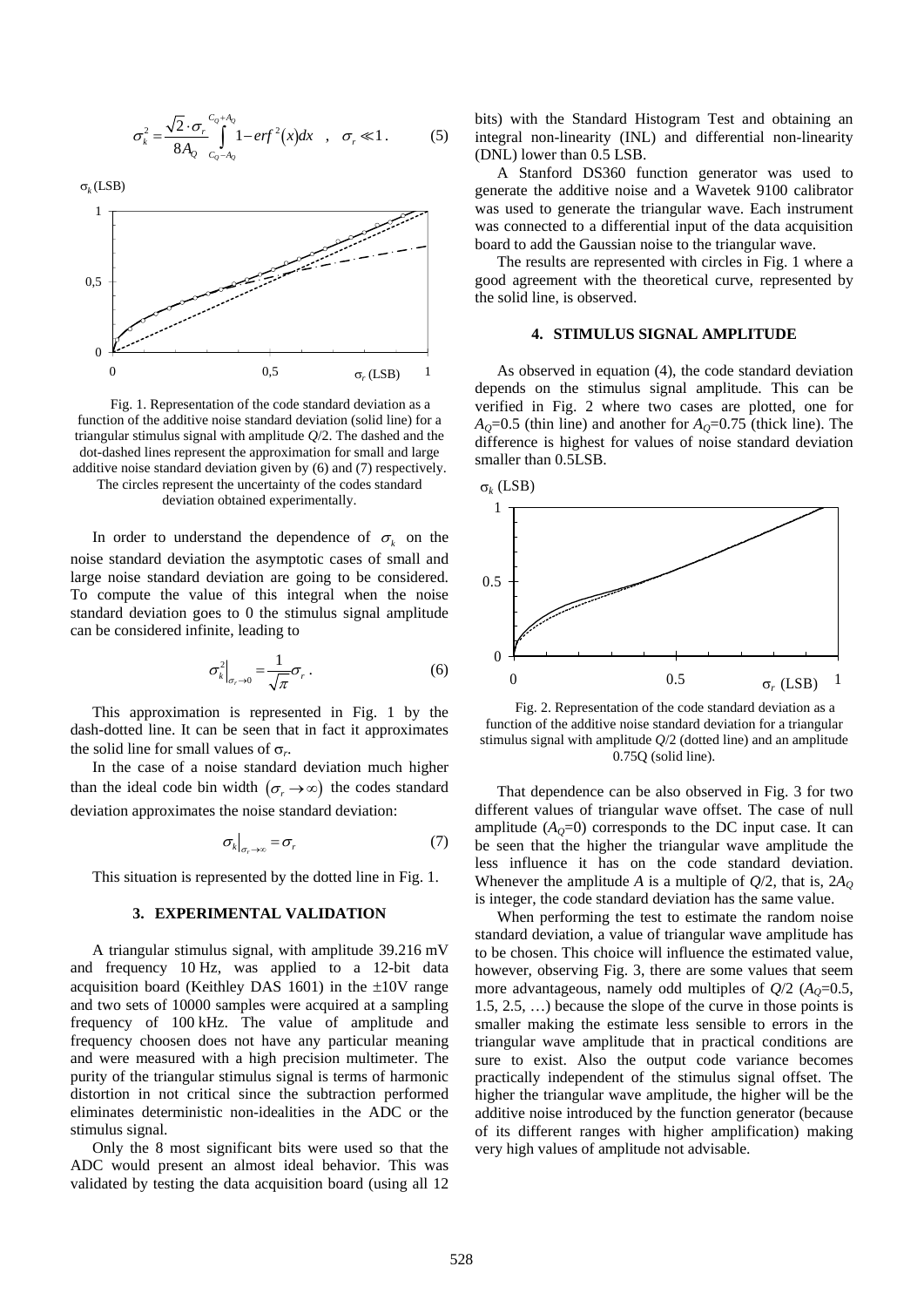

Fig. 3. Representation of the code standard deviation as a function of the triangular wave amplitude divided by the ideal code bin width. The solid line represents is for an offset equal to an ADC transition voltage and the dotted line a situation where the offset value is exactly between two consecutive transition voltages. The dotted line represents the value taken by the code standard deviation when the triangular amplitude is *Q*/2. A value of noise standard deviation of 0.1 LSB was used.

The IEEE standard [1] suggests the use of  $A<sub>O</sub> = 5$  without explaining the reason. We hope the work presented here sheds some light on the subject. As seen here, a marginally better choice would be, for instance,  $A_Q = 5.5$ .

# **5. ESTIMATION ERROR**

The IEEE standard [1] presents a heuristically derived expression,

$$
\widehat{\sigma_r} = \left[ \left( \sqrt{\frac{msd}{2}} \right)^{-R} + \left( \frac{\sqrt{\pi}}{2} msd \right)^{-R} \right]^{-\frac{1}{R}}, \quad R = 4 , \qquad (8)
$$

where

$$
msd = \frac{1}{M} \sum_{j=0}^{M-1} (ka_j - kb_j)^2
$$
 (9)

Note that the variables σ and *mse* used in [1] are expressed in volt and squared volt respectively while the variables  $\sigma_r$ and *msd* used here do not have dimensions.

The expected value of the mean square difference is [8]

$$
E\{msd\} = \sigma_{ka}^2 + \sigma_{kb}^2 = 2\sigma_k^2.
$$
 (10)

The expected value of the estimated random noise standard deviation, given by (8) can be approximated by

$$
E\left\{\widehat{\sigma_r}\right\} \approx \left[ \left( \sqrt{\frac{E\{msd\}}{2}} \right)^{-R} + \left( \frac{\sqrt{\pi}}{2} E\{msd\} \right)^{-R} \right]^{\frac{1}{R}}, \quad R = 4. \quad (11)
$$

Inserting (10) into (11) leads to

$$
E\left\{\widehat{\sigma_r}\right\} \approx \left[\left(\sigma_k\right)^{-R} + \left(\sqrt{\pi}\sigma_k^2\right)^{-R}\right]^{-\frac{1}{R}}, \quad R = 4, \quad (12)
$$

where  $\sigma_k$  is given by (5).

The error of the additive noise standard deviation estimation is given by

$$
e_{\widehat{\sigma}_r} \triangleq \mathcal{E}\left\{\widehat{\sigma}_r\right\} - \sigma_r \tag{13}
$$

and is represented in Fig. 4.



 Fig. 4. Representation of the estimation error of the additive noise standard deviation, obtained with (8), as a function of the actual standard deviation.

It can be seen that the error is always smaller, in absolute value, than 0.022 LSB. When  $\sigma_r \rightarrow \infty$  the error goes to 0.

The factor 4 used in (8) is very close to the value of 3.8203 which leads to the optimum approximation for an expression of the kind of (8) and corresponds to the position of the minimum in Fig. 5.



 Fig. 5. Representation of the estimation error of the additive noise standard deviation, obtained with (8), as a function of the parameter *R*.

In Fig. 6, the maximum estimation error for different values of triangular stimulus signal amplitude and offset is represented. It can be seen that for small values of amplitude the maximum error depends strongly on the triangular wave offset. For values of amplitude higher than twice the ideal code bin width the maximum estimation error is practically independent of both amplitude and offset and is lower than 0.022 LSB.